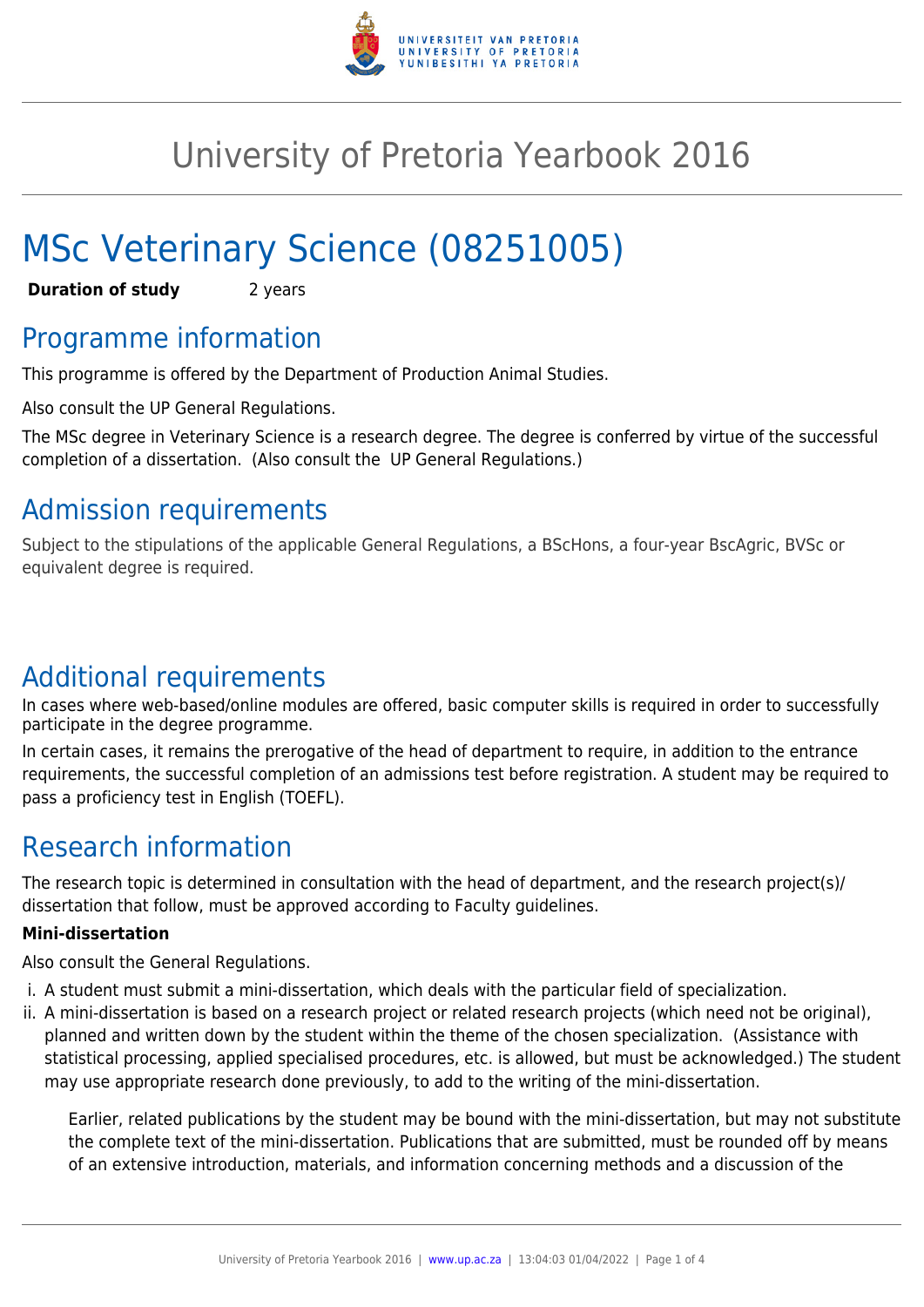

results. The mini-dissertation will be evaluated by an external examiner, who may not necessarily attend the final examination.

iii. The average of the separate marks awarded by all the examiners, constitutes the final mark for the minidissertation. The minimum pass mark is 50%. A student who has failed may be permitted by the Dean, on the recommendation of the head of department concerned, to submit an amended mini-dissertation for final adjudication.

### Pass with distinction

The degree is conferred with distinction on a student who has obtained at least 75% for the dissertation.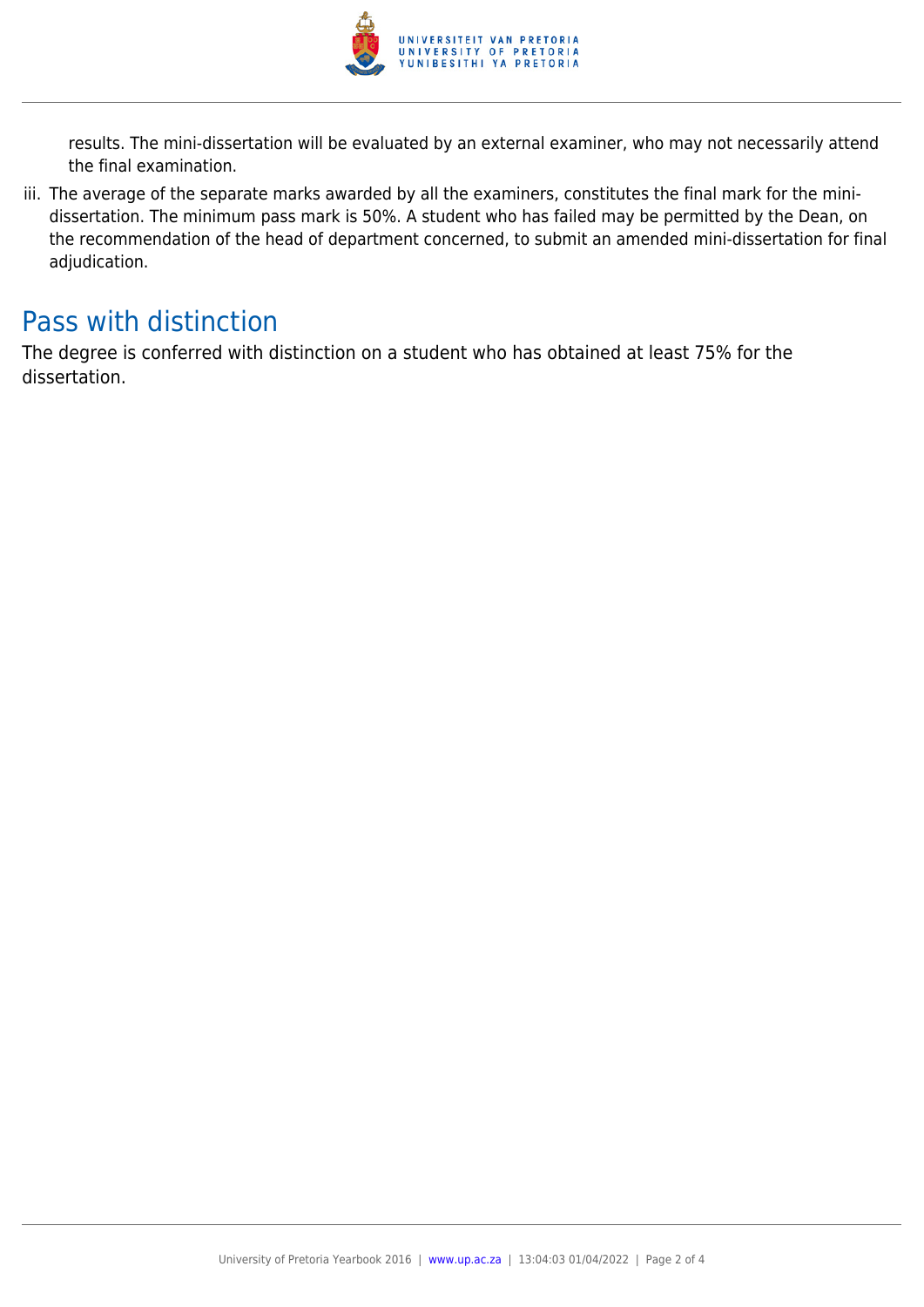

# Curriculum: Year 1

**Minimum credits: 249**

### **Core modules**

#### **Dissertation: Production animal studies 805 (VWE 805)**

| <b>Module credits</b>              | 180.00                           |  |
|------------------------------------|----------------------------------|--|
| <b>Prerequisites</b>               | <b>VRM 813</b>                   |  |
| Language of tuition                | English                          |  |
| <b>Academic organisation</b>       | <b>Production Animal Studies</b> |  |
| <b>Period of presentation</b>      | Year                             |  |
| Research methodology 812 (VRM 812) |                                  |  |

### **Research methodology 812 (VRM 812)**

| <b>Module credits</b>         | 9.00                      |
|-------------------------------|---------------------------|
| Language of tuition           | English                   |
| <b>Academic organisation</b>  | Vet Sc Dean's Office      |
| <b>Period of presentation</b> | Semester 1 and Semester 2 |

#### **Module content**

A web-based introductory module in research methodology that includes planning and undertaking a research project or clinical trial, collecting and analysing data, scientific writing, and enabling preparation and presenting of a research protocol.